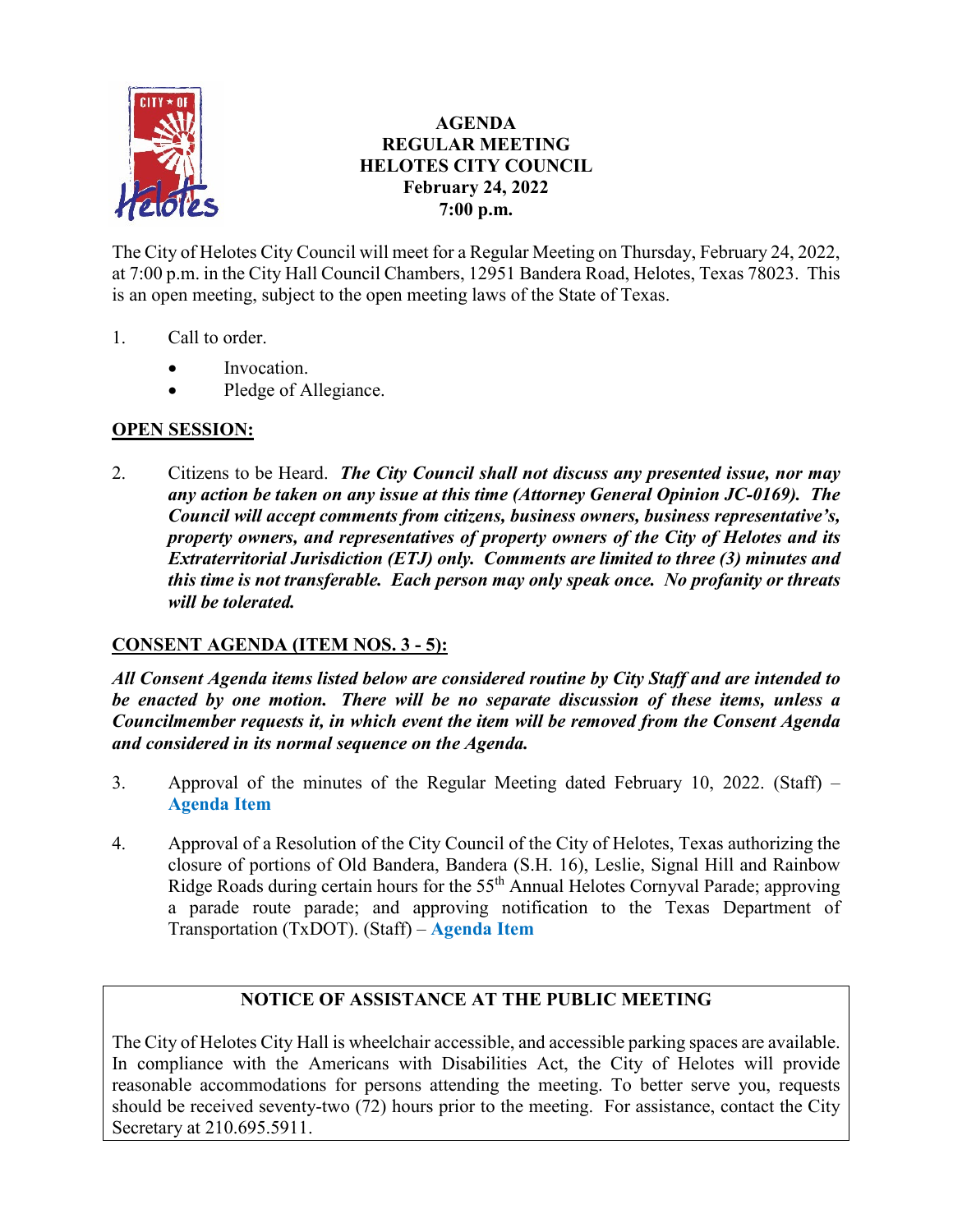### **CONSENT AGENDA contd.:**

5. Acceptance of the resignation of David Cato from the City of Helotes Board of Adjustment, Place Four. (David Cato) – **[Agenda Item](https://helotes-tx.gov/wp-content/uploads/2022/02/5-David-Cato.pdf)**

# **MAYOR'S REPORT:**

- 6. Updates on the following: (Mayor Whitehead)
	- The Government Finance Officers Association (GFOA) Certificate of Achievement for Excellence in Financial Reporting Award received on the City's FYE 2020 Audit;
	- Upcoming Open Meetings Act Training;
	- Upcoming Request for Proposals on Towing Services;
	- Upcoming Request for Bids on the construction of restrooms at the Helotes City Park and Helotes Fitness Park & Disc Golf Course; and
	- Street Clean Up organized by Council Member Craig Sanders.

### **ITEMS FOR INDIVIDUAL CONSIDERATION:**

- 7. Discussion of and action on a request by QT South LLC, for approval of a conceptual design plan for QuikTrip No. 4022, a convenience store and automobile filling station, being proposed at the intersection of State Highway 16 (Bandera Road) and Scenic Loop Road, more generally described as BCAD Prop. ID No. 242050, and including the following:
	- a. Site plan and building design;
	- b. Exterior lighting; and
	- c. Signage, with two variances on the wall sign part. (Applicant) **[Agenda Item](https://helotes-tx.gov/wp-content/uploads/2022/02/7-QuikTrip.pdf)**
- 8. Discussion of and action on the appointment of Todd Compton to the City of Helotes Board of Adjustment, Place Four, with a term expiring May 2023. (Mayor Whitehead) – **[Agenda Item](https://helotes-tx.gov/wp-content/uploads/2022/02/8-Todd-Compton.pdf)**
- 9. Discussion of and action on the City of Helotes Street Maintenance Plan for Year 2022, including, but not limited to, publication of the associated bid documentation, award of contract to the lowest responsible bidder(s), and expenditure of funds from the dedicated Street Maintenance Fund. (Staff) – **[Agenda Item](https://helotes-tx.gov/wp-content/uploads/2022/02/9-SMP-2022.pdf)**
- 10. Discussion of and action on a Resolution of the City Council of the City of Helotes, Texas approving amendments to the City of Helotes Personnel Policy and Procedures Manual Chapter 12 *Employee Benefits* by revising certain subsections in Section 12.1 *Benefits* and Section 12.2 *Leaves* to reflect changes on certification and holiday pay eligibility. (Staff) – **[Agenda Item](https://helotes-tx.gov/wp-content/uploads/2022/02/10-Policy.pdf)**
- 11. Discussion of and action on an Ordinance of the City Council of the City of Helotes, Texas authorizing amendments to the FYE 2022 City of Helotes Municipal Budget Section *Personnel, Benefits, and Holiday Schedule*, subsection *Certification Pay Schedule* by revising the eligible certifications offered by Public Works. (Staff) – **[Agenda Item](https://helotes-tx.gov/wp-content/uploads/2022/02/11-Certification-Pay-Budget.pdf)**